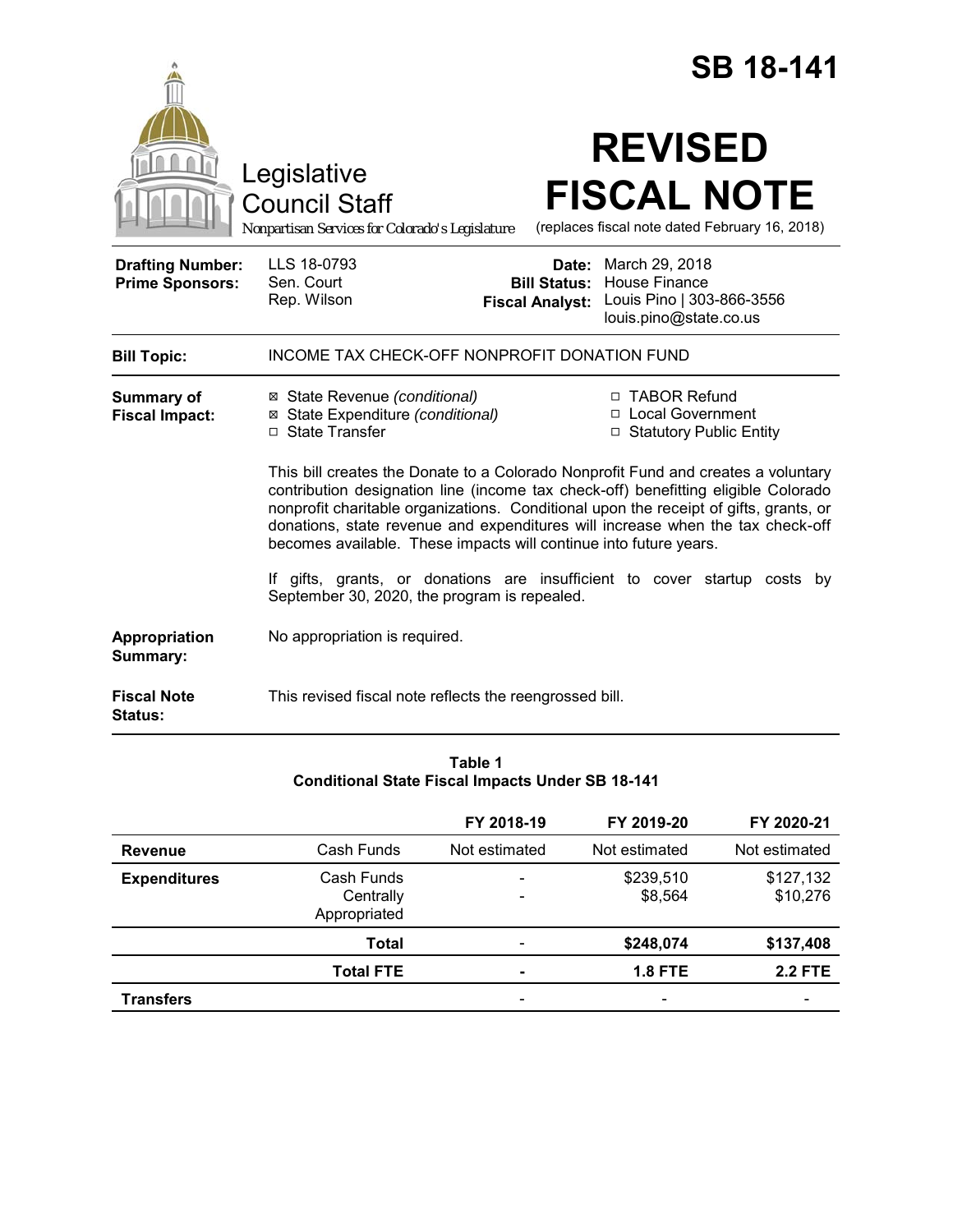March 29, 2018

### **Summary of Legislation**

This bill creates the Donate to a Colorado Nonprofit Fund (fund) and creates a voluntary contribution designation line (income tax check-off) benefitting eligible Colorado nonprofit charitable organizations (charities). Under the bill, charities that are registered and in good standing with the Colorado Secretary of State (SOS) may be included on the list to receive contributions from the fund. Each charity must also be exempt from federal income tax under section 501(c)(3) of the IRS code. A registered charity may exclude itself from the list by filing a written request to the SOS.

The SOS is required to provide the Department of Revenue (DOR) a list of eligible charities on or before September 1, and on or before September 1 of each year thereafter. The DOR will make the list available in a digital or paper format, or both, with information that the department requires for a taxpayer to designate the organization to receive a donation from the income tax check-off. A taxpayer can only designate one eligible charity from the list.

The DOR may seek, accept and expend gifts, grants, or donations for the purposes of covering the initial costs of implementing the program. If the DOR does not receive sufficient funding to cover the initial costs by September 30, 2020, the Donate to a Colorado Nonprofit program is repealed.

The bill excludes the fund from the time limitations and minimum contribution requirements imposed on most other voluntary contribution funds.

Finally, this bill limits the amount a taxpayer can contribute to any income tax check-off to an amount equal to their income tax refund.

**Checkoff availability**. Beginning in income tax year 2019, the check-off may be added to the form if the DOR has received sufficient funds from gifts, grants, or donations to cover the startup costs, and a contribution line is available on the tax form with the Donate to a Colorado Nonprofit check-off next in the queue.

**Administration.** The DOR will annually determine the total amounts designated to each individual eligible charity and report these amounts to the State Treasurer and General Assembly. After administration costs, the State Treasurer will credit the money to the Donate to a Colorado Nonprofit Fund, and the DOR will distribute the remaining contributions to the designated charities. The DOR is not liable to a taxpayer for any error in distributing a contribution under this bill.

### **Background**

The Colorado individual income tax return form allows taxpayers to contribute to various listed organizations by donating a portion of their income tax refund or increasing the amount owed on their tax return. Legislation is required to create a new income tax check-off.

Only 20 check-off programs can appear on an individual income tax form each year. To ensure that the cap is not exceeded, the priority order system specifies that continued or renewed programs take precedence over newly created programs. Tax check-offs must contain a sunset date and meet a yearly minimum contribution of \$50,000 by the third year from when it first appeared on the form and subsequent tax years to remain on the tax form. Contributions are calculated from January 1st through September 30th of each tax year. Thus, if a program that has appeared on the form is renewed or continued and has donations of at least \$50,000, the program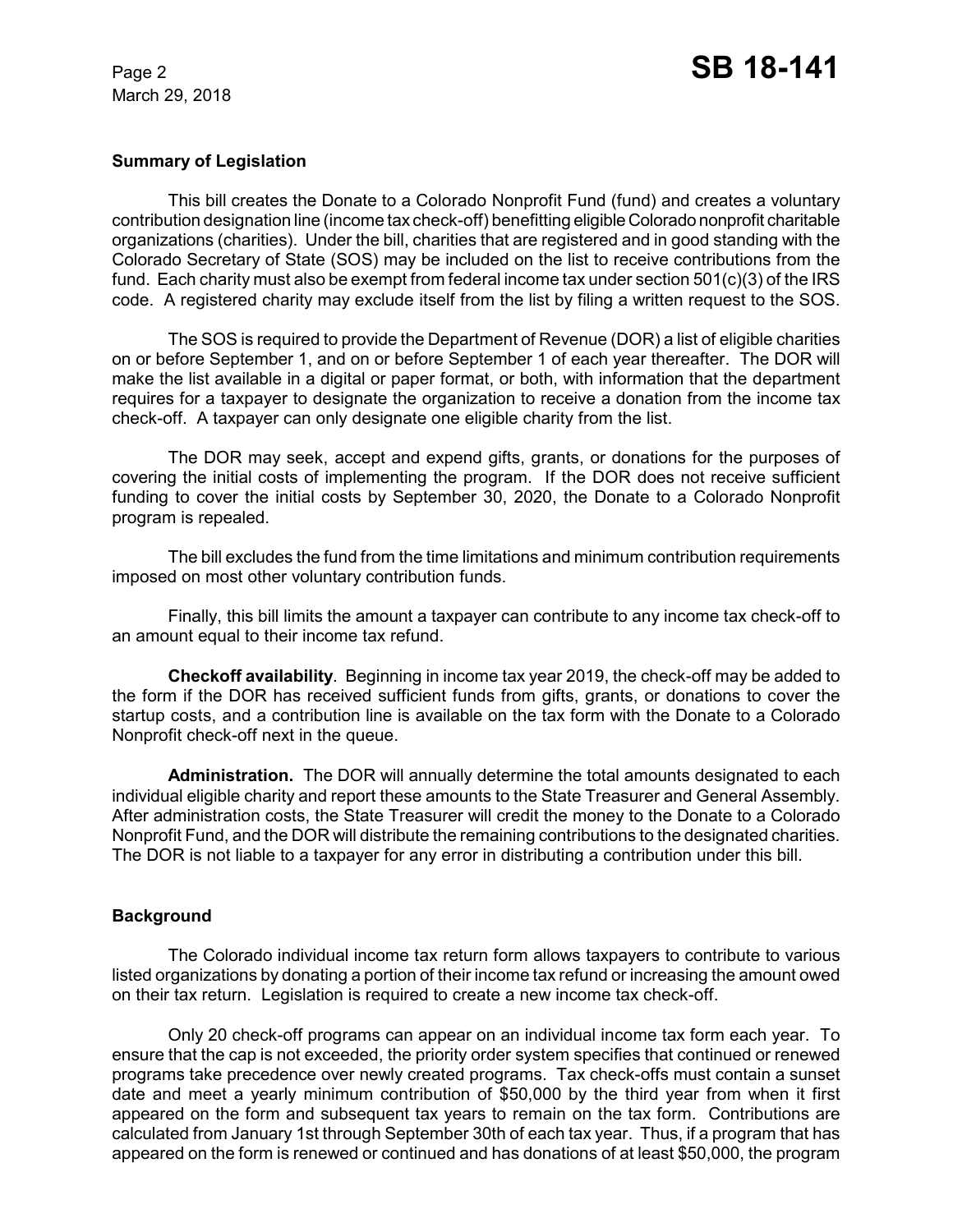March 29, 2018

remains on the form in the following tax year. Under current law, the Western Slope Military Veterans Cemetery and Homeless Prevention Activities Program funds are exempt from the mandatory sunset process.

Newly created programs can only appear on the tax form when an existing program is removed. The order of programs in the queue is determined by the date and time that the Governor signs each bill. It should be noted that 20 voluntary contributions appear on the 2017 Colorado individual income fax form. As of the date of this fiscal note, there are no tax check-off programs in the queue.

During January 1 through September 2017, the total amount of voluntary contributions made was approximately \$1.8 million, ranging from \$16,000 to \$181,000 per checkoff program.

As of February 1, 2018, there are approximately 11,200 charities eligible to receive contributions from the fund if this bill becomes law.

### **Assumptions**

This fiscal note uses the following assumptions:

• The check-off will be added to the 2020 individual income tax return form and state revenue and expenditures will begin increasing in FY 2019-20.

#### **State Revenue**

The amount of contributions to the Donate to a Colorado Nonprofit Fund and the date by which the tax check-off will be available is uncertain. To the extent that this bill generates new contributions and does not shift donations from existing check-off programs, state revenue will increase in years the tax check-off is available.

The DOR may seek and accept gifts, grants, and donations from private or public sources for purposes of implementing the program beginning in FY 2018-19. As of the date of this fiscal note, no sources of gifts, grants, or donations have been identified and any increase in revenue has not been estimated.

These voluntary contributions and donations will not affect General Fund revenue and are exempt from TABOR provisions.

#### **State Expenditures**

Conditional on the receipt of gifts, grants, and donations, the DOR will have expenditures of 1.8 FTE and \$248,074 in FY 2019-20 and 2.2 FTE and \$137,408 beginning in FY 2020-21, summarized in Table 2. If gifts, grants and donations are not sufficient to cover these expenditures by September 30, 2020, the Donate to a Colorado Nonprofit Fund is repealed.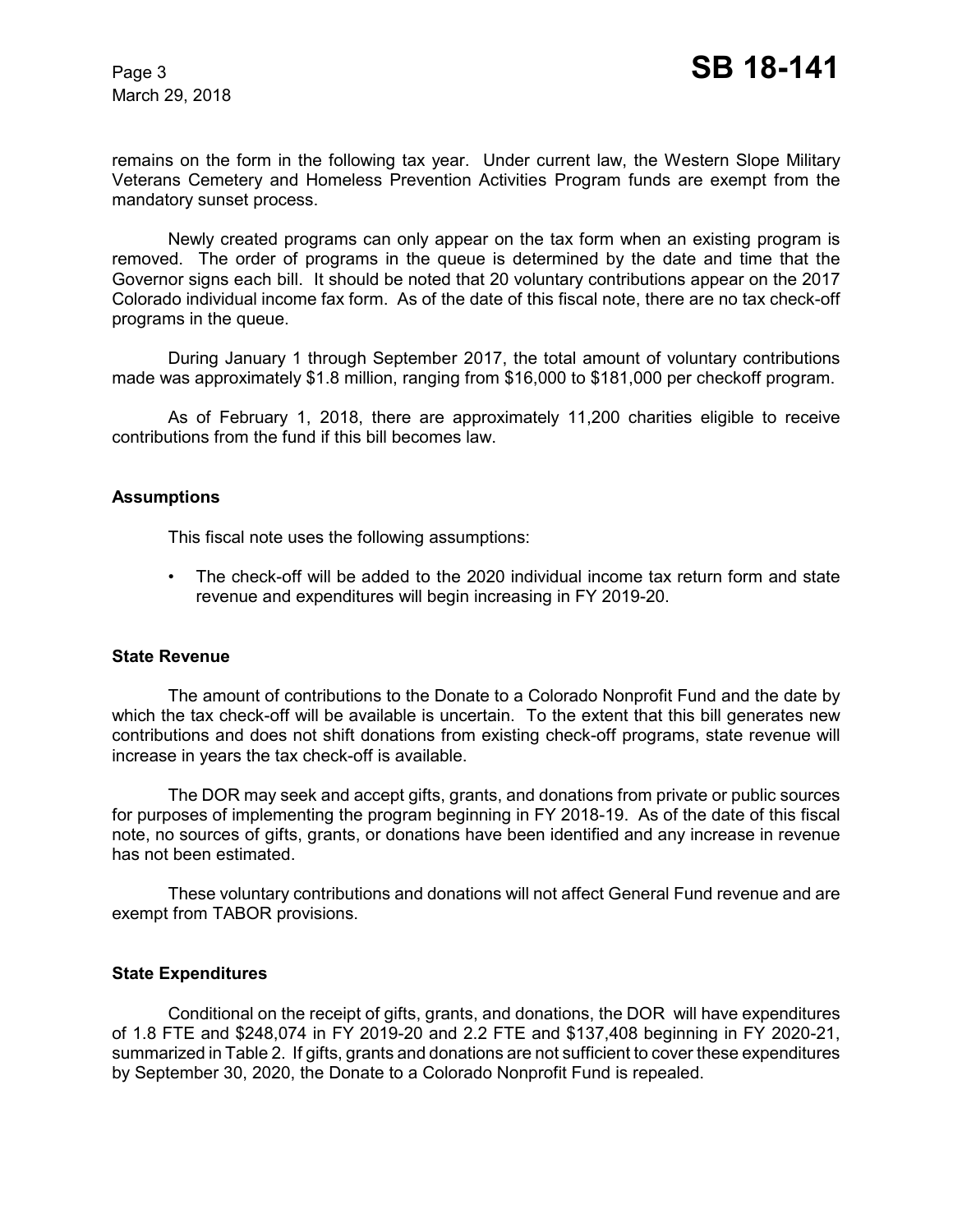| <b>Cost Components</b>             | FY 2018-19 | FY 2019-20     | FY 2020-21     |
|------------------------------------|------------|----------------|----------------|
| <b>Department of Revenue</b>       |            |                |                |
| Personal Services (Tax Examiner I) |            | \$36,996       | \$44,395       |
| Personal Services (Analyst III)    |            | \$45,946       | \$55,135       |
| <b>Personal Services</b>           |            | \$10,844       | \$13,012       |
| Computer System Changes (Gentax)   |            | \$130,000      |                |
| <b>Standard Operating Expenses</b> |            | \$11,116       | \$2,090        |
| <b>Other Costs</b>                 |            | \$4,608        | \$12,500       |
| Centrally Appropriated Costs*      |            | \$8,564        | \$10,276       |
| <b>FTE - Personal Services</b>     |            | 1.8 FTE        | 2.2 FTE        |
| <b>Total Cost</b>                  |            | \$248,074      | \$137,408      |
| <b>Total FTE</b>                   |            | <b>1.8 FTE</b> | <b>2.2 FTE</b> |

**Table 2 Conditional Expenditures Under SB 18-141**

 *\* Centrally appropriated costs are not included in the bill's appropriation.*

**Department of Revenue.** In general, costs for adding an income tax check-off line begin in the last quarter of the year in which it is scheduled to appear on the form. If the Donate to a Colorado Nonprofit income tax check-off is added to the 2020 individual income tax form, expenditures for the department are expected to begin on October 1, 2020. The FY 2019-20 expenditures in Table 2 have been prorated for this start date.

In FY 2019-20, this bill will require computer programming costs to develop and expand the the current GenTax system to include over 11,000 new accounts. These changes are expected to increase expenditures by \$130,000, representing 520 hours of computer programming at \$250 per hour. The volume of new accounts will require 0.8 FTE to manage, test, and ensure the new accounts are performing correctly. In addition, it is expected that the DOR will also experience a workload increase from income tax paper returns designating a contribution to the fund. Paper files are electronically uploaded using an Optical Charter Recognition (OCR) system. The most recent OCR rates recognized 57 percent of paper returns, requiring a manual review of 43 percent of paper forms. It is uncertain how many paper filers will contribute to the new fund, but this analysis assumes the bill will increase the amount of new manual reviews. On average, each paper return review takes about 20 minutes to complete. The fiscal note assumes that 0.8 FTE will be required to handle this additional workload. Finally, the department will require 0.2 FTE for compiling annual reports and workload related to the distribution of the contributions to the nonprofit organizations.

In FY 2020-21 and each year thereafter, the department will require 2.2 FTE and \$137,408 to fully implement the new income tax check-off. These costs include \$12,500 in ongoing GenTax maintenance. The bill specifies that these costs are to be paid by an annual appropriation from the Donate to a Colorado Nonprofit Fund. In the event that the moneys in the fund are insufficient to cover these costs, this fiscal note assumes that the General Fund will offset any unfunded amounts, which will be reimbursed once sufficient donations are contributed.